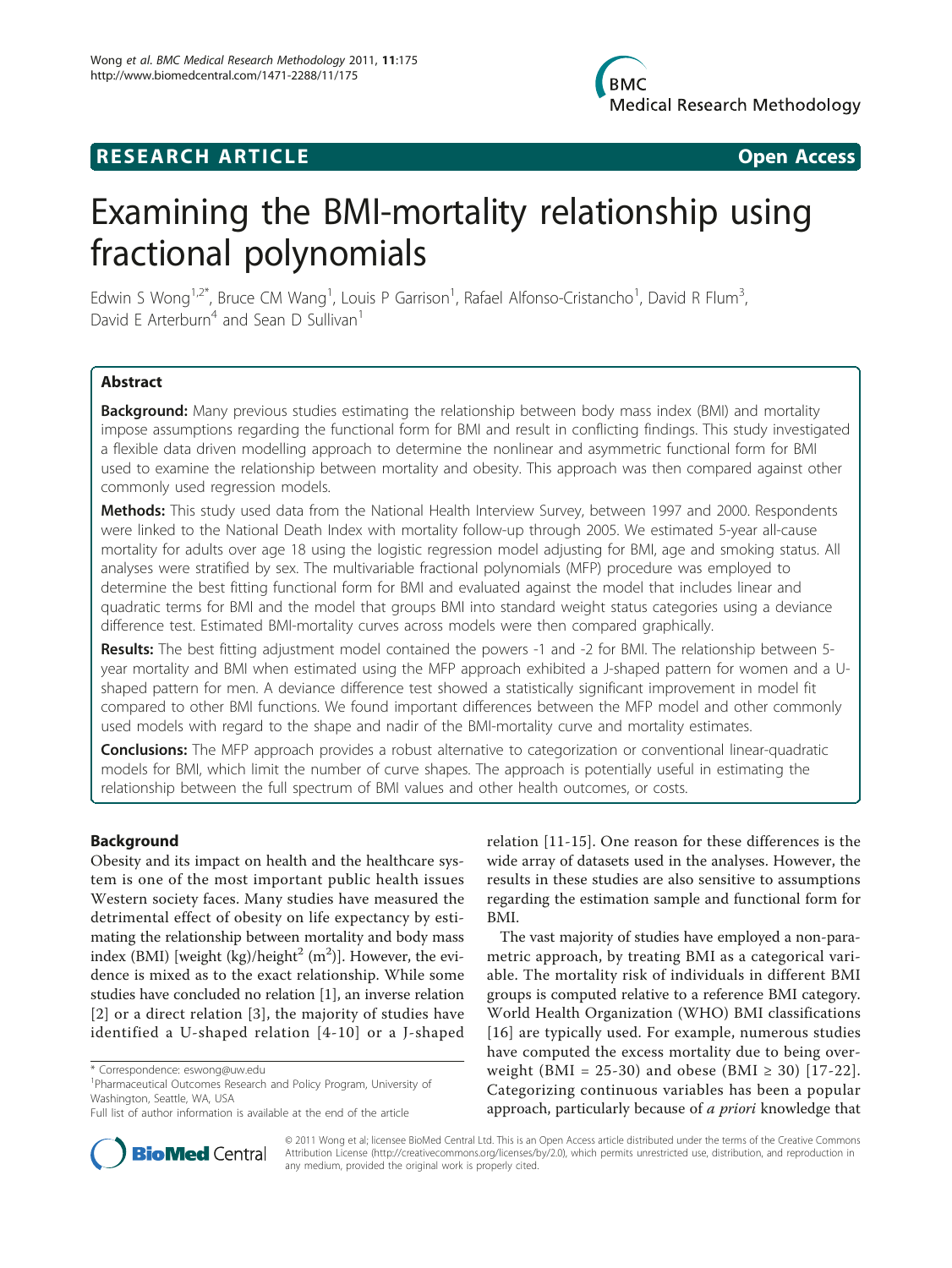the relationship between the two measures is nonlinear. However, Royston, et al. (2006) [[23](#page-9-0)] pointed out a number of disadvantages with this approach. The most significant drawback is the loss of information and power through what is equivalent to rounding. For example, studies of excess mortality using WHO BMI classification implicitly assume all individuals that are in the normal category ( $BMI = 18.5-25$ ) exhibit the same mortality risk. However, the normal category is heterogenous and includes individuals who are healthy and those who are chronically ill. Categorization is particularly problematic if groups are large. In addition, the number of cutoff points and where to place cutoff points is arbitrary. Finally, results are not necessarily robust across the choice of reference category.

A number of studies have used other approaches that maintain BMI as a continuous variable. Estimation of the BMI-mortality curve using a continuous measure is problematic because the relationship is nonlinear and the distribution of BMI is right skewed. Schauer et al. (2010) [[24\]](#page-9-0) included linear and squared terms to account for nonlinearities, but truncated their sample to respondents with a BMI of 25 or greater to address the skewness in BMI. Durazo et al. (1998) [\[6](#page-9-0)] transformed BMI into a normally distributed variable using Tukey's "ladder of powers" method. Gronniger et al. (2006) [\[25](#page-9-0)] treated BMI non-parametrically without categorization.

The purpose of this study was to investigate a flexible approach to modelling the nonlinear and asymmetric relationship between adult mortality and obesity measured using BMI. We implemented the multivariable fractional polynomials (MFP) method [[26,27\]](#page-9-0) and maintained BMI as a continuous variable. Instead of imposing a specific functional form, the MFP method allows the data to determine the best fitting functional form for BMI and other adjustment variables. We hypothesized that this method would provide the ability to capture the relationship between mortality and BMI in a compact, parsimonious model. The MFP performance and results were then compared against other commonly used regression models that estimate the BMI-mortality relationship.

# Methods

The data used in this study were from the NHIS, publicly available through the Centers for Disease Control and Prevention (CDC). The NHIS is a nationally representative cross-sectional household survey covering the noninstitutionalized civilian population in the United States (U.S.) and is conducted annually [[28\]](#page-9-0). Households and non-institutional sample units with special living arrangements (e.g. dormitories, boarding houses) were randomly sampled. For each unit sampled, a randomly selected adult and child (if present) were used to collect core health information. Beginning in 1997, individuals aged 65 and above who were black, Hispanic or Asian were oversampled. We combined data from 1997 through 2000. Our sample was linked to the National Death Index (NDI) with mortality follow-up through December 31, 2005 ensuring all respondents were tracked for at least five years after completing the NHIS. Self-reported weight and height measurements without shoes were used to construct BMI. Smoking history was a dichotomous variable indicating whether an individual has ever smoked. Individuals below the age of 18 and under 18.5 BMI were excluded from our analysis. We also excluded 4,599 respondents who have missing BMI measurements or have a BMI of over 99.99, whose observations were truncated, and 229 observations with unknown smoking status. The final sample contained 117,961 respondents.

We investigated the relationship between mortality and obesity through BMI using the logistic regression model, stratified by gender and adjusting for age and smoking history. The logistic model was chosen over the Cox proportional hazards model because the proportional hazards condition did not hold for the BMI fractional polynomial (FP) terms. We used 5-year all-cause mortality as the dependent outcome because of the very low incidence of death annually. To check for robustness, we also estimated all models using 3-year mortality as the outcome, which produced similar results. Analyses were stratified by gender because the biological process by which men and women gain and maintain weight is different [[29\]](#page-10-0). We adjusted for smoking status because it confounded the BMI-mortality relationship, which if ignored may result in overestimation of the BMI associated with minimum mortality [[30](#page-10-0)]. Sample adult weights from the NHIS, which denoted the inverse probability of inclusion into the sample were used within the logistic regression model to correct for potential biases resulting from the NHIS sampling design. Because data were pooled, sampling weights were divided by the number of years to generate a sample that is representative of the U.S. population on average from 1997-2000.

We maintained BMI as a continuous variable in our analysis. To account for the nonlinear and asymmetric relationship between BMI and mortality, we first applied the fractional polynomials [[31,32](#page-10-0)] method. To allow for flexibility in fitting a curve with a single turning point, we considered second degree polynomial transformations for BMI. We used the closed test procedure [\[33](#page-10-0)] which first determined the best fitting second degree polynomial by choosing power transformations from the set {-2, -1, -0.5, 0, 0.5, 1, 2, 3}, where 0 denotes the log transformation. The best fitting second-degree FP was then compared against the null model using a deviance difference test with four degrees of freedom to determine whether BMI should be included in the model. If the first test was statistically significant, a second deviance difference test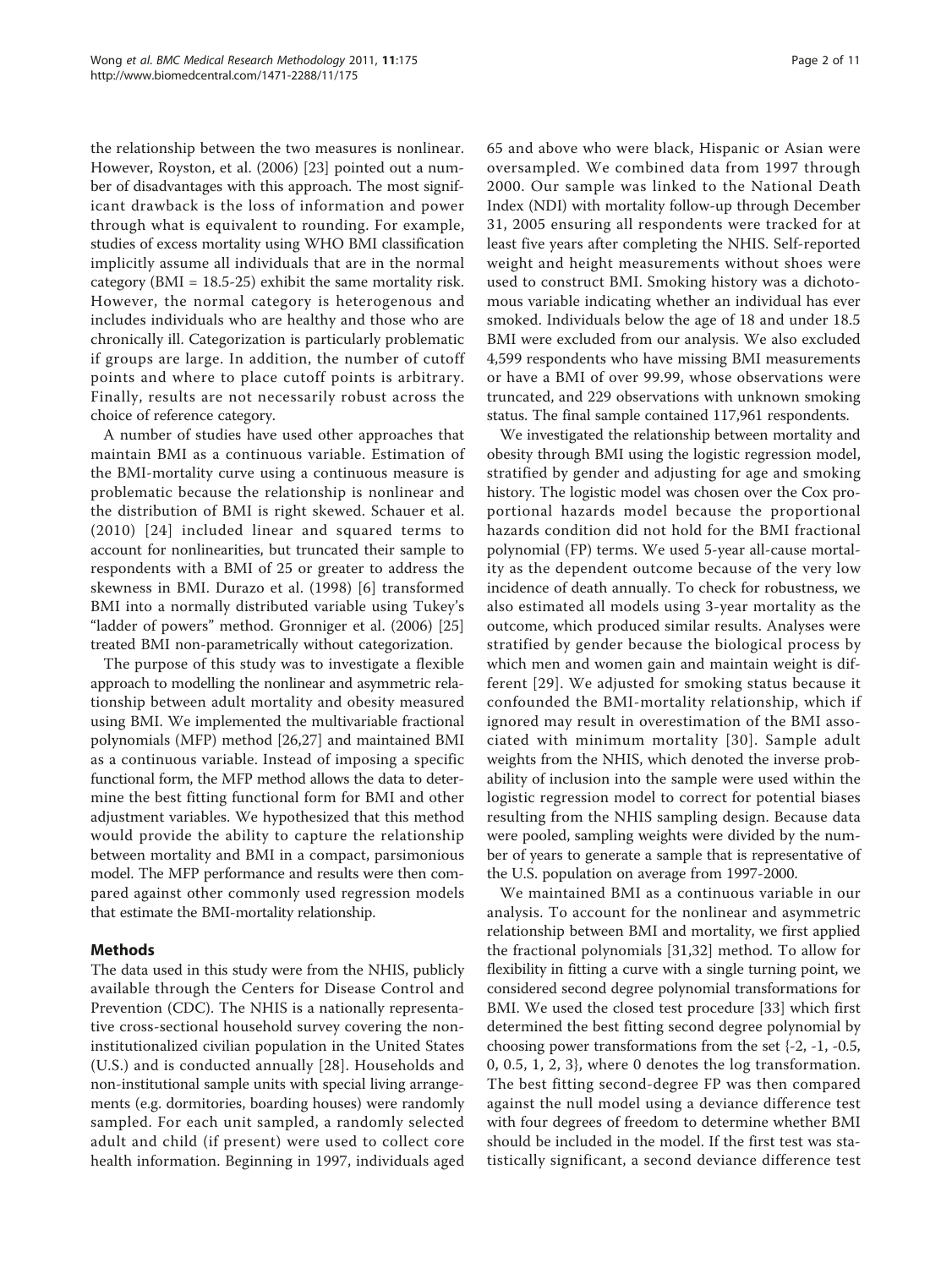with three degrees of freedom was applied to compare the best fitting second degree FP against the linear model. If the second test was significant, a final deviance difference test with two degrees of freedom compared the best fitting second degree FP with the best fitting first degree FP. If the final test was significant, the second degree FP was included, otherwise the first degree FP was chosen. To prevent collinearity and model overfit, the best fitting first degree polynomial was chosen for age. The selection of powers for BMI and age was computed simultaneously using the multivariable fractional polynomials (MFP) method [[26,27\]](#page-9-0), which combined backward elimination to select the best fitting model. The regression model we estimated was

$$
logit(\pi_i) = \beta_0 + \beta_1 B M I^{p1} + \beta_2 B M I^{p2} +
$$

$$
\beta_3 A G E^{q1} + \beta_4 S M O K E
$$

where  $\pi_i$  was the 5-year death probability for individual i, p1 and p2 were the fractional powers for BMI, and  $q1$ was the fractional power for age. The MFP method also scaled and centered variables in model selection process to improve numerical stability and to provide a model intercept that was easier to interpret. A nominal p-value of 0.05 was used to test all hypotheses. To evaluate the validity of the FP model for BMI, we graphically compared three models with the main FP model defined by (1). First, we estimated the model which categorized BMI into 30 narrow bins (1 bin for each BMI unit between 18 and 40, for every two BMI units between 40 and 54 and a single bin for BMI above 54) while also adjusting for age and smoking status. We then estimated separate FP models after omitting subjects with early death  $\left($  < 1 year from baseline) and extreme BMI values (> 50).

Interactions between adjustment variables were tested to address the possibility of differences in the BMI-mortality curve across the age distribution, and by smoking history. The multivariable fractional polynomial interaction (MFPI) algorithm [[26](#page-9-0)] was used to assess interactions, which first determined the best fitting polynomial functions for BMI and age using MFP and then tested for significant interactions between fractionally transformed variables and smoking history using a deviance difference test. We then verified interactions found by the MFPI algorithm graphically using Lowess smoothed curves. The use of FPs when fitting models using BMI as a continuous variable avoided inclusion of spurious interactions in a strictly linear model.

The BMI associated with minimum mortality was calculated by first estimating the final MFP model (including interaction terms) using logistic regression. To derive the optimal BMI, we set the first derivative of the estimated FP model equal to 0 and solved for BMI. As an example, the optimal BMI for the model with linear and

quadratic BMI terms without interactions is  $-\hat{\beta}_1/(2\hat{\beta}_2)$ , where  $\hat{\beta}_1$  and  $\hat{\beta}_2$  are the logistic regression coefficients for the linear and quadratic BMI terms, respectively. Confidence intervals were based on standard errors computed using the delta method.

We compared the BMI-mortality curves derived using the MFP method with the continuous BMI model containing linear and quadratic BMI terms and the categorical model based on WHO BMI classifications. Models were compared on the basis of model fit, the shape of the BMI-mortality curve, the magnitude and uncertainty in the BMI associated with minimum mortality and mortality estimates. All statistical models were fit using the STATA Statistical Software (Version 11; College Station, TX). The STATA procedure MFP was used to determine the functional forms for age and BMI and the procedure NLCOM was used to calculate estimates and confidence intervals for the BMI associated with minimum mortality.

# Results

Descriptive statistics for the NHIS sample used in this study are presented in Table [1](#page-3-0). Our sample included 52,549 men and 65,412 women with a mean age of 45.49 and 47.13 years, respectively. The percentage of respondents who died within five years was 6.37% among men and 5.55% among women. The number of deaths per thousand individuals were similar across annual survey cohorts for both the male and female samples. The majority of the sample was in the normal and overweight BMI ranges. Ever smokers made up 54.93% of the male sample and 40.47% of the female sample.

# Model Fit

The best fitting model for BMI identified by the MFP procedure included the terms  $\overline{BMI}^{-2}$  and  $\overline{BMI}^{-2} * \ln(\overline{BMI})$ for the male sample and the terms  $\frac{1}{BMI}$ <sup>−2</sup> and  $\frac{1}{BMI}$ <sup>−1</sup> for the female sample, where  $\overline{BMI} = BMI/10$ . In both samples, the best fitting model included a squared term for age. The main adjustment model contained smoking status, two BMI and one age polynomial terms. For men, the transformed model significantly improved model fit relative to the untransformed model (Deviance Difference = 231.79, *p-value*  $<$  0.001), the linear-quadratic model (Deviance Difference = 105.62, *p-value* < 0.001) and the categorical model (Deviance Difference = 81.63, p-value < 0.001). Similar improvements in model fit were found in the female sample for the FP model relative to the untransformed model (Deviance Difference = 173.04, p*value*  $<$  0.001), the linear-quadratic model (Deviance Difference = 131.93,  $p$ -value < 0.001) and the categorical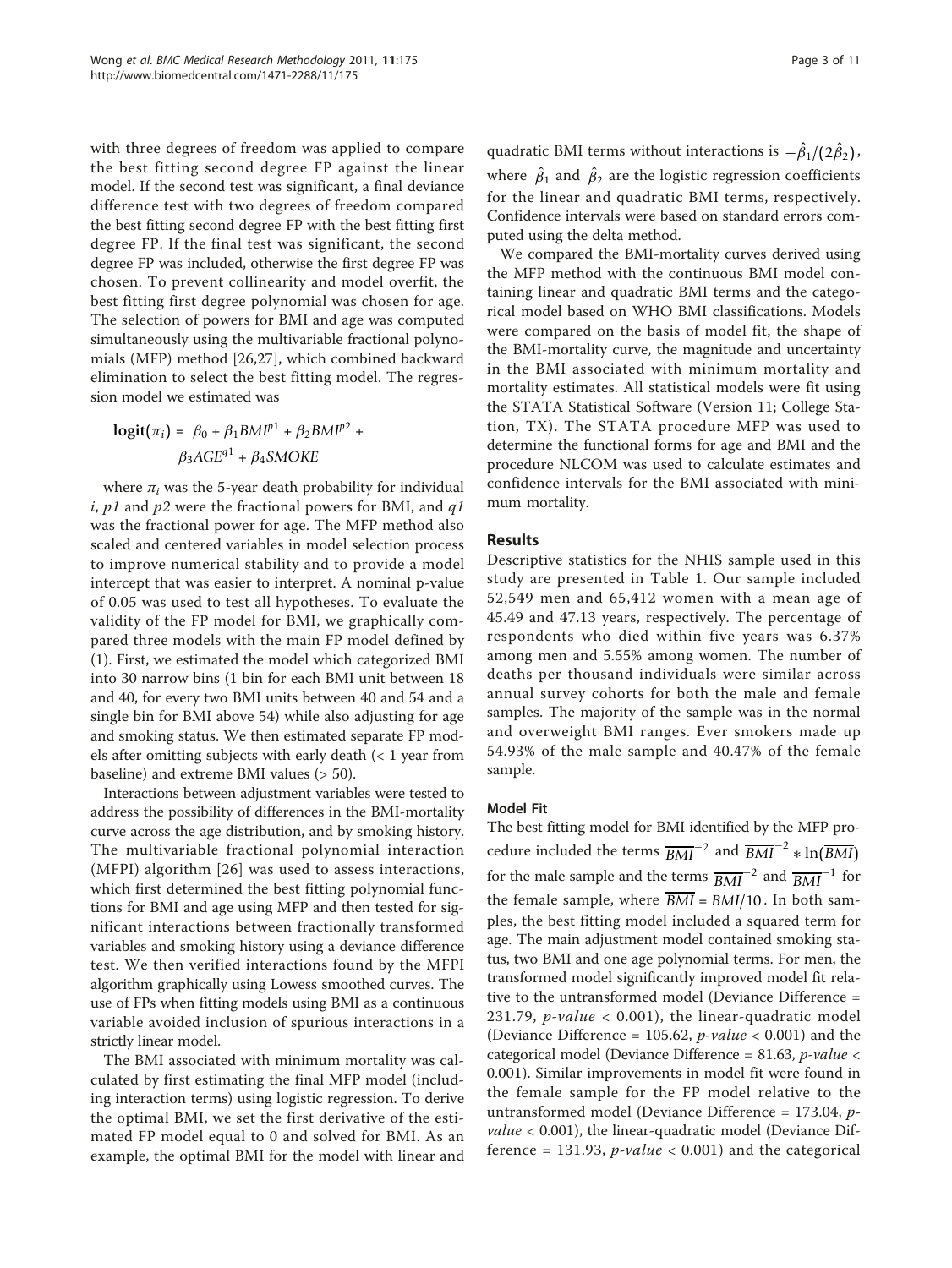<span id="page-3-0"></span>Table 1 Descriptive statistics for NHIS adult cohort from 1997 to 2000 used to estimate the BMI-mortality relation

| <b>Survey Year</b>       | 1997   | 1998   | 1999   | 2000   | <b>Total</b> |
|--------------------------|--------|--------|--------|--------|--------------|
| Male                     |        |        |        |        |              |
| Sample Size              | 14460  | 13103  | 12147  | 12839  | 52549        |
| # Deaths (5-year)        | 984    | 914    | 835    | 837    | 3570         |
| Deaths/1000 persons      | 68.05  | 69.76  | 68.74  | 65.19  | 67.94        |
| Age (Mean)               | 45.17  | 45.58  | 45.83  | 45.44  | 45.49        |
| BMI Level (% Prevalence) |        |        |        |        |              |
| Normal: [18.5, 25)       | 37.14% | 35.80% | 35.11% | 34.38% | 35.66%       |
| Overweight: [25, 30)     | 43.78% | 43.88% | 43.49% | 44.31% | 43.87%       |
| Obese I: [30, 35)        | 14.10% | 15.09% | 15.49% | 15.34% | 14.97%       |
| Obese II: [35, 40)       | 3.49%  | 3.83%  | 4.16%  | 4.28%  | 3.92%        |
| Obese III: 40+           | 1.49%  | 1.40%  | 1.75%  | 1.70%  | 1.58%        |
| Ever Smoker              | 56.20% | 55.39% | 54.91% | 53.06% | 54.93%       |
| Female                   |        |        |        |        |              |
| Sample Size              | 18210  | 15928  | 15340  | 15934  | 65412        |
| # Deaths (5-year)        | 1002   | 926    | 845    | 858    | 3631         |
| Deaths/1000 persons      | 55.02  | 58.14  | 55.08  | 53.85  | 55.51        |
| Age (Mean)               | 46.80  | 47.36  | 47.35  | 47.08  | 47.13        |
| BMI Level (% Prevalence) |        |        |        |        |              |
| Normal: [18.5, 25)       | 49.75% | 48.17% | 47.37% | 46.69% | 48.06%       |
| Overweight: [25, 30)     | 28.90% | 29.36% | 29.69% | 29.32% | 29.30%       |
| Obese I: [30, 35)        | 13.45% | 14.04% | 14.49% | 14.68% | 14.14%       |
| Obese II: [35, 40)       | 4.87%  | 5.20%  | 5.11%  | 5.62%  | 5.19%        |
| Obese III: 40+           | 3.03%  | 3.22%  | 3.34%  | 3.69%  | 3.31%        |
| Ever Smoker              | 40.96% | 40.98% | 40.23% | 39.63% | 40.47%       |
|                          |        |        |        |        |              |

model (Deviance Difference =  $82.11$ ,  $p$ -value < 0.001). The FP model for BMI produced a similar BMI-mortality curve compared to the model categorizing BMI into narrow bins for both genders. Also, the BMI-mortality curves produced by the main FP model and the models omitting early deaths and extreme BMI values were similar in shape (Figure [1\)](#page-4-0).

After finding the best fit for the main model, the agesmoking history (Deviance Difference = 15.88,  $p$ -value < 0.001) and BMI-age interactions (Deviance Difference = 35.31, p-value < 0.001) were both identified as statistically significant in the female sample. The final model was selected using forward selection. After including the age-BMI interactions, the age-smoking history interaction remained significant (Deviance Difference = 15.44,  $p$ -value < 0.001). Logistic regression results for the FP model, including significant interactions are in Table [2](#page-5-0). We did not find statistically significant interactions in the male sample.

Overfit of the model may result in spurious interactions. We assessed interactions identified as significant graphically by performing Lowess smoothing on 5-year of death transformed into logits. Figure [2](#page-5-0) shows the differential effect of age across smoking status and BMI, respectively, in the female sample. Differences in the slope of running smoothed lines across the age distribution confirmed the interactions identified as significant.

#### BMI-Mortality Curve

Fitted curves showing the relationship between the 5 year probability of death and the associated 95% confidence interval as a function of BMI are in Figure [3.](#page-6-0) We present curves for male and female non-smokers at ages 40, 50 and 65, respectively. For BMI 18.5 and above, the estimated relationship between BMI and mortality was J-shaped for women, but U-shaped for men. At all ages, the female curve was lower and less steep at both tails of the BMI distribution. Increases in age were associated with increases in mortality, however, fitted curves have the same shape across the age distribution. For both genders, the 5-year probability of death increased exponentially with BMI. Death probabilities increased rapidly starting at BMI = 40. The wide confidence intervals at the right tail of the BMI distribution stemmed from the low proportion of extremely obese (BMI  $\geq$  40) individuals in the population. Similar curve shapes were found for those who have ever smoked (Figure [4](#page-7-0)).

The top panel of Figure [5](#page-8-0) compares the MFP and linear-quadratic BMI models for male and female never smokers, respectively, at age 50. For both genders, the BMI-mortality curve produced by the linear-quadratic model was J-shaped. The linear-quadratic overestimated mortality at the right tail of the BMI distribution and underestimated mortality in the 31-50 range for men and 30-52 BMI range for women when compared to the MFP model. In the male sample, the MFP model produced higher mortality estimates for subjects at the low end of the normal category.

The bottom panel of Figure [5](#page-8-0) compares the MFP and categorical models for age 50 never smokers. The categorical approach matched MFP estimates closely in the overweight category for men. There was a lower degree of correspondence in BMI-mortality curves for all other BMI classifications. The categorical model also underestimated mortality at both tails of the BMI distribution.

#### BMI Associated with Minimum Mortality

For the MFP model, the BMI associated with minimum mortality was 26.97 (95% Confidence Interval [CI], 26.41 to 27.54) (Figure [5\)](#page-8-0) in the male sample. Because we did not identify significant interactions with BMI, the optimal BMI was constant for both smokers and non-smokers and across all ages. In contrast, the BMI associated with minimum mortality for women increased with age. At age 50, the optimal BMI was 22.34 (95% CI, 20.10 to 24.57). The optimal BMI ranged from 19.25 (95% CI, 13.31 to 25.18) at age 18 to 26.86 (95% CI, 25.70 to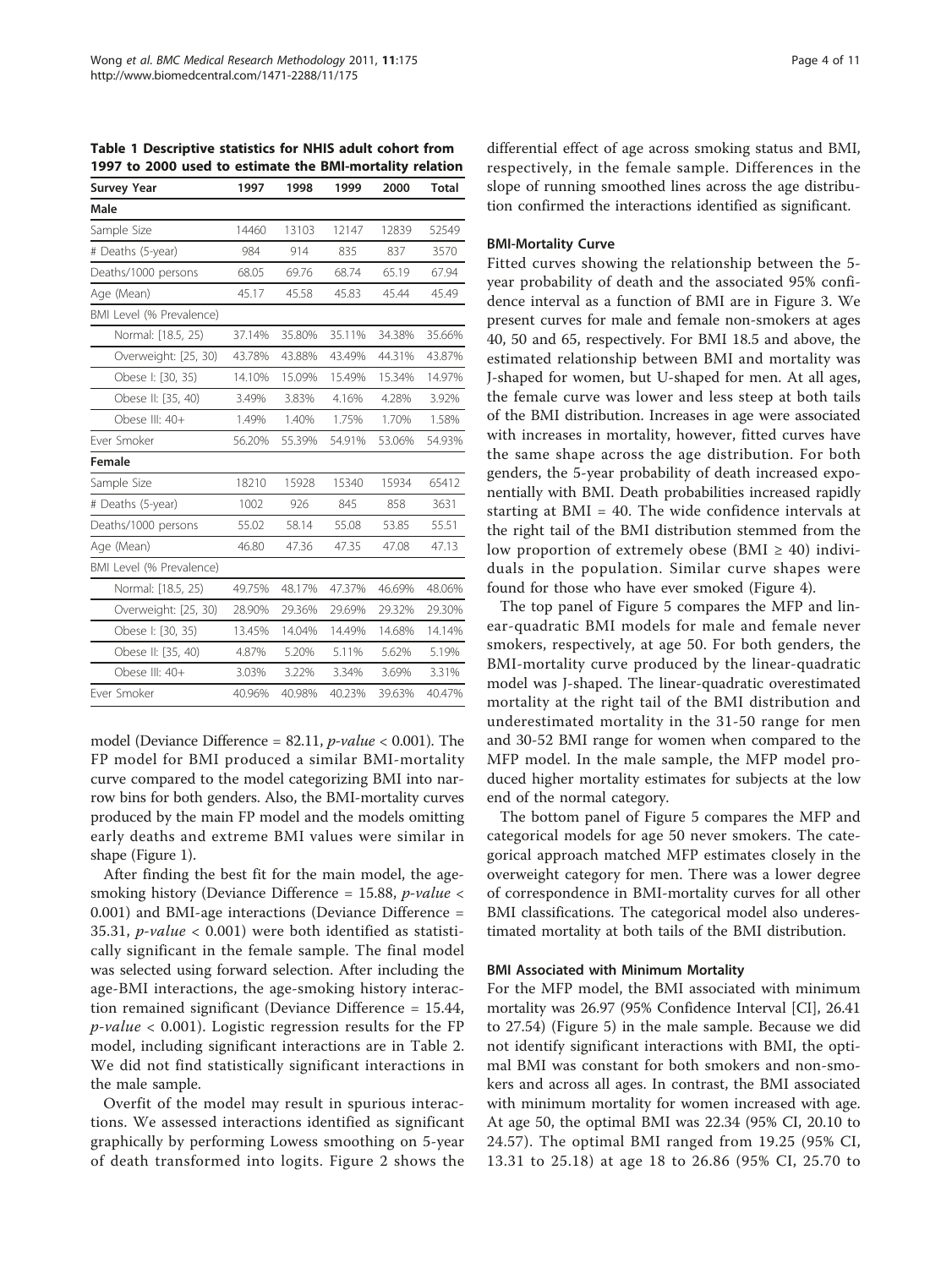<span id="page-4-0"></span>

28.02) at age 85. The BMI associated with minimum mortality was lower for men at all ages and for women age 56 and below when compared to the linear-quadratic model. The optimal BMI in the linear-quadratic model was 31.84 (95% CI, 30.34 to 33.34) for men and 23.04 (95% CI, 18.15 to 27.93) for women. With the categorical model, minimum mortality was associated with the overweight category for both genders.

# Mortality Estimates

Mortality estimates for a 50-year old individual across models are in Table [3.](#page-8-0) At the optimal BMI, the MFP model produced lower mortality estimates compared to the linear-quadratic model, but higher mortality estimates compared to the categorical model for men. For women, the MFP model produced lower mortality estimates compared to both the linear-quadratic and categorical models. Based on the MFP model, 5-year mortality

for a 50-year old never smoker with BMI = 50 was 3.11 times greater than the minimum in the male sample and 3.54 times greater in the female sample. Mortality for an individual with BMI = 50 relative to the minimum was smaller in both the linear-quadratic and categorical models. For male never smokers, adjusted mortality was greater by a factor of 2.89 in the linear-quadratic model and a factor of 2.10 in the categorical model. For female never smokers, adjusted mortality was higher by a factor of 2.39 in the linear-quadratic model and a factor of 2.43 in the categorical model.

# **Discussion**

This paper outlined and applied a flexible method to modelling the nonlinear and asymmetric relationship between BMI and mortality. Using the MFP approach, we found that the BMI-mortality relation was J-shaped for women and U-shaped for men among individuals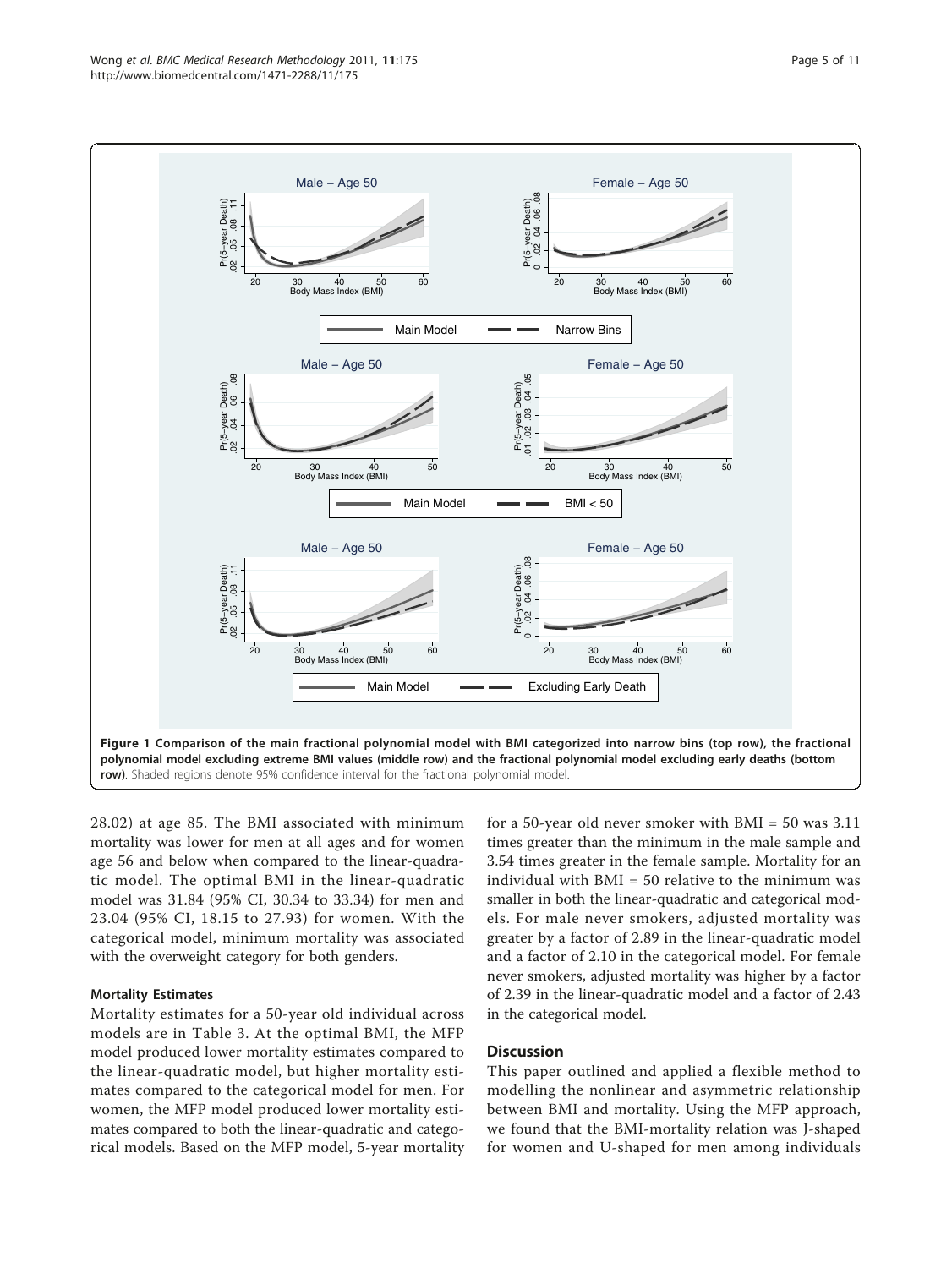<span id="page-5-0"></span>Table 2 Logistic regression coefficient estimates and standard errors in parentheses for the final adjustment model including smoking status, fractionally transformed  $BMI<sup>1</sup>$  and age<sup>2</sup> and interactions identified as significant

| BM(p1)<br>BM(p2)                                                                                                                                                                                                                                                                                                                                                                                                                         | 24.260<br>(1.938)<br>$-49.284$ | 20.328<br>(5.186)<br>$-18.490$ |
|------------------------------------------------------------------------------------------------------------------------------------------------------------------------------------------------------------------------------------------------------------------------------------------------------------------------------------------------------------------------------------------------------------------------------------------|--------------------------------|--------------------------------|
|                                                                                                                                                                                                                                                                                                                                                                                                                                          |                                |                                |
|                                                                                                                                                                                                                                                                                                                                                                                                                                          |                                |                                |
|                                                                                                                                                                                                                                                                                                                                                                                                                                          |                                |                                |
|                                                                                                                                                                                                                                                                                                                                                                                                                                          | (4.307)                        | (3.766)                        |
| Age(q1)                                                                                                                                                                                                                                                                                                                                                                                                                                  | 0.077                          |                                |
|                                                                                                                                                                                                                                                                                                                                                                                                                                          | (0.001)                        |                                |
| Age(q1)*BMI(p1)                                                                                                                                                                                                                                                                                                                                                                                                                          |                                | 0.244                          |
|                                                                                                                                                                                                                                                                                                                                                                                                                                          |                                | (0.165)                        |
| Age(q1)*BMI(p2)                                                                                                                                                                                                                                                                                                                                                                                                                          |                                | $-0.115$                       |
|                                                                                                                                                                                                                                                                                                                                                                                                                                          |                                | (0.125)                        |
| Age(q1)   Ever Smoked = 0                                                                                                                                                                                                                                                                                                                                                                                                                |                                | 0.082                          |
|                                                                                                                                                                                                                                                                                                                                                                                                                                          |                                | (0.002)                        |
| Age(g1)   Ever Smoked = 1                                                                                                                                                                                                                                                                                                                                                                                                                |                                | 0.075                          |
|                                                                                                                                                                                                                                                                                                                                                                                                                                          |                                | (0.002)                        |
| Ever Smoked                                                                                                                                                                                                                                                                                                                                                                                                                              | 0.581                          | 0.832                          |
|                                                                                                                                                                                                                                                                                                                                                                                                                                          | (0.050)                        | (0.084)                        |
| Constant                                                                                                                                                                                                                                                                                                                                                                                                                                 | $-4.366$                       | $-4.712$                       |
|                                                                                                                                                                                                                                                                                                                                                                                                                                          | (0.054)                        | (0.075)                        |
| Log Likelihood                                                                                                                                                                                                                                                                                                                                                                                                                           | -9503.563                      | -10179.990                     |
| <sup>1</sup> For the male sample, $BMI(p1) = \left(\frac{BMI}{10}\right)^{-2}$ - 0.137,<br>$BMI(p2) = \left(\frac{BMI}{10}\right)^{-2} * \ln\left(\frac{BMI}{10}\right)$ - 0.376 and for the female<br>sample, $BMI(p1) = \left(\frac{BMI}{10}\right)^{-2}$ - 0.142, $BMI(p2) = \left(\frac{BMI}{10}\right)^{-1}$ -<br>0.376.<br><sup>2</sup> For the male sample, $Age(q1) = \left(\frac{Age}{10}\right)^2$ - 20.692 and for the female |                                |                                |

with a BMI of 18.5 and over. We also identified the nadir of the BMI-mortality curve to exist in the overweight range for the average U.S. male and the normal range for the average U.S female. However, differences in death probabilities around the nadir were small. The results in this paper with regard to the shape and nadir [[2,10,25,](#page-9-0)[34,35](#page-10-0)] of the BMI-mortality curve are consistent with prior findings. With regard to the nadir, most studies have found the nadir is in the normal BMI category, however, minimum mortality associated with the overweight category has been found in a number of other studies. For example, using NHANES I data, Durazo et al. (1997) [[34\]](#page-10-0) reported the BMI of minimum



mortality to be 24.8 for white men and 24.3 for white women. However, for black men and women, the BMI of minimum mortality was 27.1 and 26.8, respectively. The downward slope at the low end of the BMI distribution for men stemmed from the fact that the normal BMI category consists of a mix of healthy lean and chronically ill, which confounded the relationship between mortality and obesity. This result was consistent with other studies [[36](#page-10-0)-[38](#page-10-0)] that report an inverse relation between low BMI individuals and mortality irrespective of the length of follow-up.

The MFP approach provides a robust alternative to other commonly used methods for addressing the nonlinear and asymmetric relationship between BMI and mortality by allowing the data itself to determine the functional form for BMI and other adjustment variables. The closed test algorithm used in this study determined the best fitting model from a predefined set of candidate models based on power transformations of BMI. Improvements in model fit were found relative to other commonly used models including the linear-quadratic BMI model, which imposes symmetry on the BMI-mortality curve. This in conjunction with low variation in mortality among those in the 21-30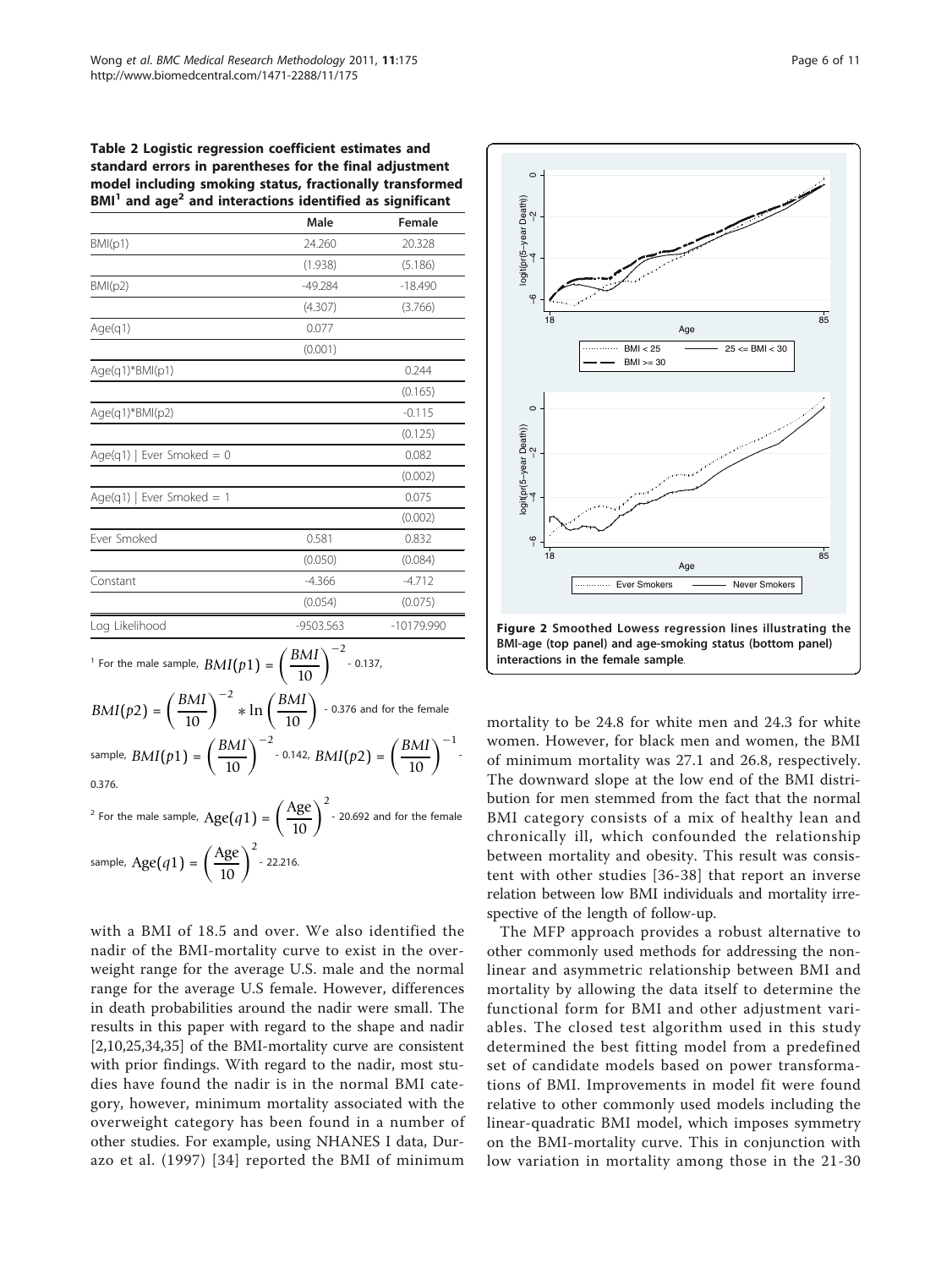<span id="page-6-0"></span>

BMI range and high mortality among those with BMI over 40 resulted in an overly flat curve in the center. Allowing the estimated curve to have a flexible shape made the MFP model more sensitive to variation in death rates in the data. Improvements in model fit were generally accompanied by smaller estimates of the BMI associated with minimum mortality and narrower confidence intervals. While the differences in optimal BMI were small for the representative 50-year old female, there was a large discrepancy in the male sample with the nadir extending into the class I obese range (BMI 30.0-34.9).

The other common approach to modelling the nonlinear functional form for BMI is a nonparametric approach incorporating categorical variables defined by WHO BMI classifications. Assessing the risk of a BMI category relative to the normal category is a convenient method to account for the nonlinear form, but assumes mortality is uniform across a BMI category, which is

problematic when a category is heterogenous. In particular, the normal category consists of a mix of healthy and sick lean. Studies employing the categorical approach also typically take the mortality risk of obese individuals beyond a given threshold as constant. We addressed this difficulty by allowing the data from across the entire BMI distribution to predict mortality risk at extreme obesity levels, where fewer observations exist. Because our results showed that mortality increased exponentially for extremely obese individuals, categorization can drastically underestimate mortality at the right tail of the BMI distribution. The use of wide BMI categories are also inadequate for the purposes of prediction. Categorizing BMI using finer intervals can alleviate some of these difficulties, but the decision of which categories to add is generally an arbitrary choice. Moreover, the additional categories increase the variance of parameter estimates, particularly in high BMI categories where the sample size is small.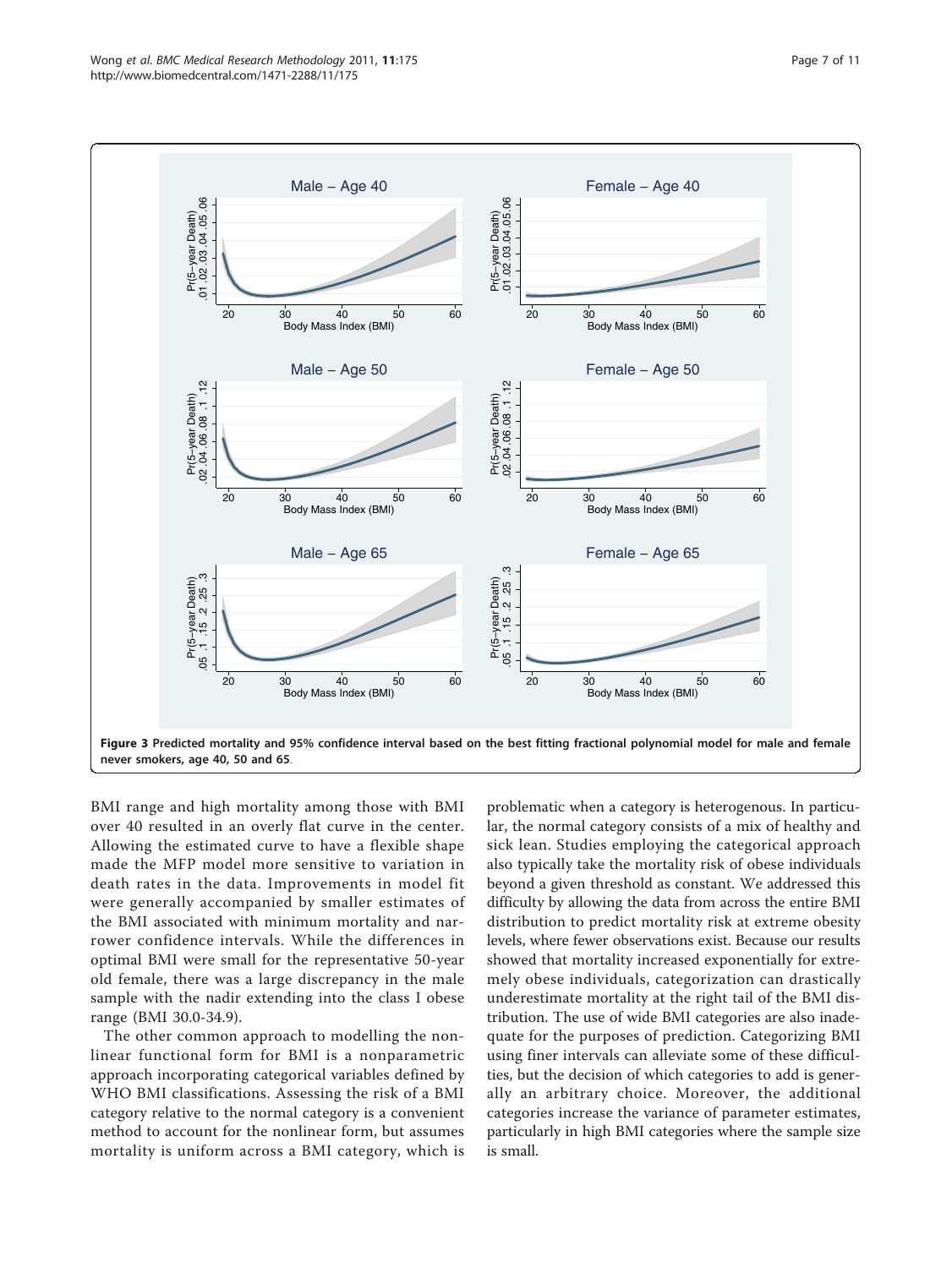<span id="page-7-0"></span>

Our study also employed methods that differentiate the effect of BMI across gender and age. The identification of distinct FP terms across gender samples point to important differences in the BMI-mortality relationship. Further differences were identified within the female sample through interactions. The finding of significant interactions between age and BMI is not common in literature, but has been identified in a select number of studies [[39](#page-10-0),[40](#page-10-0)]. The inclusion of age-BMI interactions resulted in optimal BMI estimates that varied with age and predicted the nadir to exist in the overweight range for women at age 71 and above.

This study has at least two notable limitations. The logistic regression model with 5-year mortality as the dependent outcome was chosen over the Cox survival model because the assumption of proportional hazards failed to hold. However, the disadvantage of the logistic regression model is that full information regarding the individual's exact time of death was not used. Second, while the primary goal of this study was to compare approaches to modelling the BMI-mortality relation using three important covariables, the complete case approach to addressing missing data and the omission of other potentially important explanatory variables may have introduced biases in parameter estimates.

#### Conclusions

The MFP method identified improvements in model fit compared to other commonly employed models that estimate the BMI-mortality relationship, and is a robust method to determine the functional form for BMI. Using the MFP method, we found that the shape of the BMI-mortality curve was different across gender, but consistent with other previous studies. Specifically, the relation was U-shaped for men and J-shaped for women. We also identified important differences in shape and nadir of the BMI-mortality curve and mortality estimates compared to other commonly used models. Understanding the relation between obesity and BMI is important from a policy perspective, for addressing issues such as determining the efficacy of approaches designed to reduce obesity and in communicating with the public about the importance of obesity as a public health issue. Flexible methods, such as those employed in this study, are central in achieving reliability in measures used relevant analyses and are also potentially useful in estimating the relationship between the full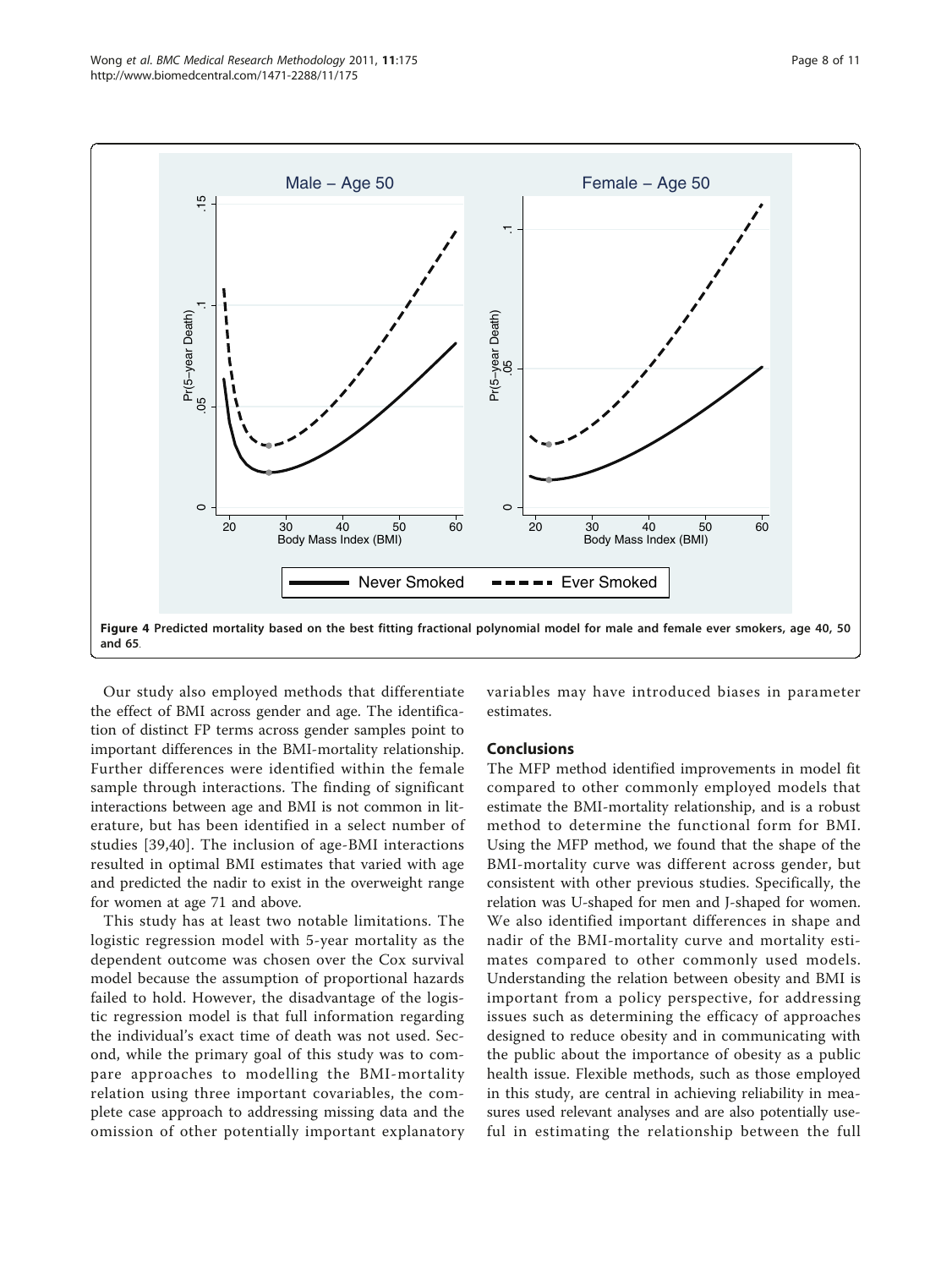<span id="page-8-0"></span>

### Table 3 Comparison of optimal BMI and 5-year mortality estimates across models

|                         | <b>MFP</b>              | Linear-Quadratic                  | Categorical             |
|-------------------------|-------------------------|-----------------------------------|-------------------------|
| <b>Never Smokers</b>    |                         |                                   |                         |
| Male                    |                         |                                   |                         |
| Optimal BMI             | 26.97 [26.41, 27.54]    | 31.84 [30.34, 33.34]              | $25 - 30$               |
| Mortality at Optimum    | 0.0176 [0.0158, 0.0196] | 0.0188 [0.0168, 0.0210]           | 0.0169 [0.0152, 0.0188] |
| Mortality at $BMI = 50$ | 0.0548 [0.0428, 0.0699] | 0.0544 [0.0383, 0.0766]           | 0.0355 [0.0251, 0.0499] |
| Female                  |                         |                                   |                         |
| Optimal BMI             | 22.34 [20.10, 24.57]    | 23.04 [18.15, 27.93]              | $25 - 30$               |
| Mortality at Optimum    | 0.0100 [0.0088, 0.0115] | 0.0128 [0.0115, 0.0141]           | 0.0120 [0.0107, 0.0134] |
| Mortality at $BMI = 50$ | 0.0355 [0.0274, 0.0460] | 0.0306 [0.0377, 0.0248]           | 0.0291 [0.0233, 0.0363] |
| <b>Ever Smokers</b>     |                         |                                   |                         |
| Male                    |                         |                                   |                         |
| Optimal BMI             | 26.97 [26.41, 27.54]    | 31.84 [30.34, 33.34]<br>$25 - 30$ |                         |
| Mortality at Optimum    | 0.0306 [0.0283, 0.0331] | 0.0329 [0.0301, 0.0358]           | 0.0299 [0.0273, 0.0326] |
| Mortality at $BMI = 50$ | 0.0939 [0.0750, 0.1168] | 0.0926 [0.0667, 0.1271]           | 0.0619 [0.0447, 0.0852] |
| Female                  |                         |                                   |                         |
| Optimal BMI             | 22.34 [20.10, 24.57]    | 23.04 [18.15, 27.93]<br>$25 - 30$ |                         |
| Mortality at Optimum    | 0.0223 [0.0199, 0.0250] | 0.0237 [0.0217, 0.0260]           | 0.0223 [0.0200, 0.0248] |
| Mortality at $BMI = 50$ | 0.0765 [0.0610, 0.0955] | 0.0559 [0.0459, 0.0680]           | 0.0534 [0.0433, 0.0657] |

95% confidence intervals are in brackets.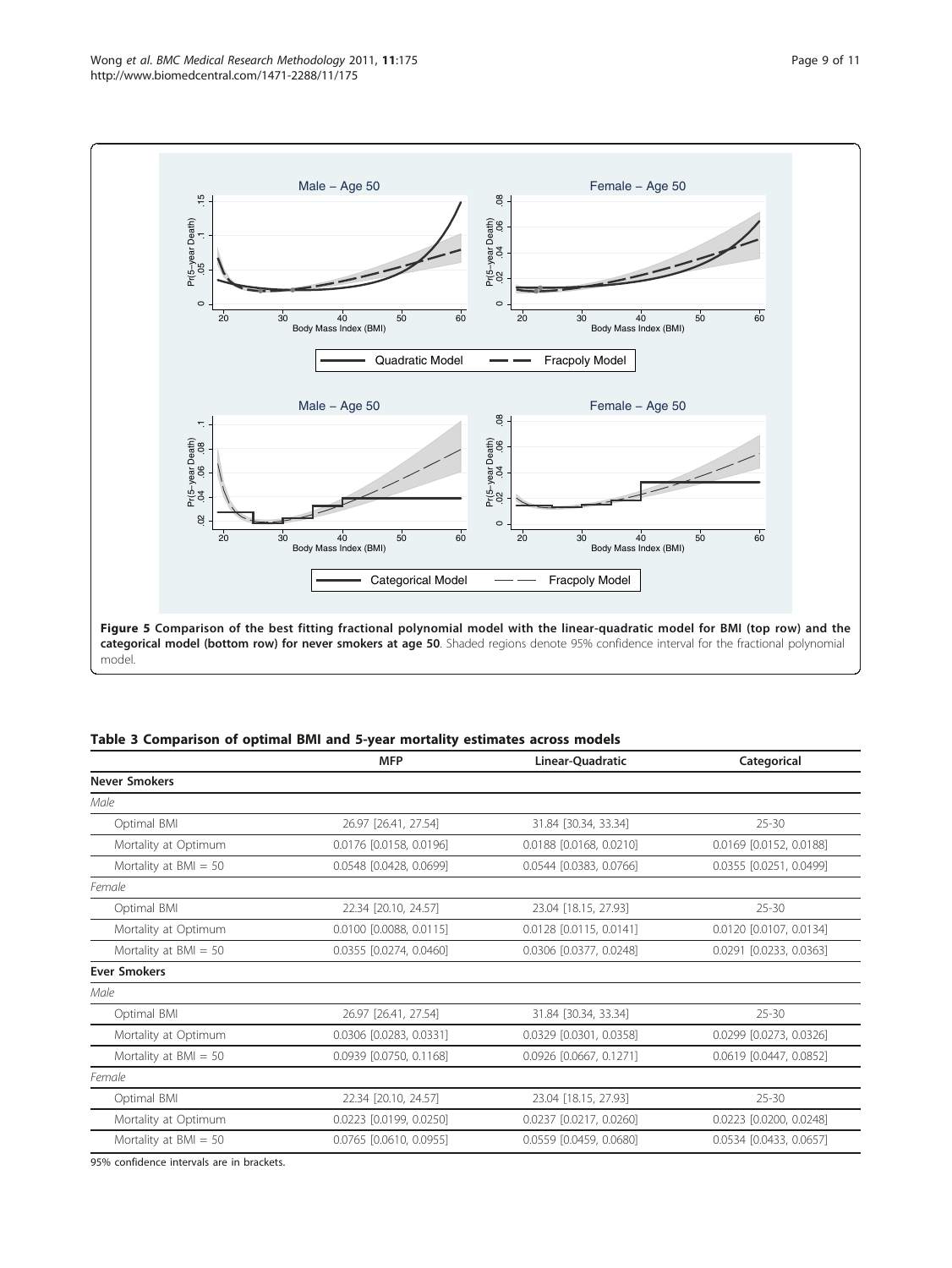# <span id="page-9-0"></span>spectrum of BMI values and other health outcomes or costs.

#### Acknowledgements

The authors are grateful for helpful comments and suggestions from Patrick Royston and Ralf Bender.

This paper was written for the Bariatric Obesity Outcome Modeling Collaborative. Members are listed at the end of the manuscript. This work was supported by the HQ Air Force Surgeon General under Award No. FA7014-08-2-0002. Opinions, interpretations, conclusions and

recommendations are those of the author and are not necessarily endorsed by the U.S. Air Force. Dr. Wong was supported by the Department of Veterans Affairs, Health Services Research and Development Post-Doctoral Fellowship TPP 61-024.

The Bariatric Outcomes and Obesity Modeling (BOOM) Project is a multidisciplinary research collaboration investigating obesity health services. Primary collaborators include: Franklin Skip Carr and Larry Belenke (Ventura Healthcare Systems LLC); David R. Flum MD, MPH, Andrew Wright MD, Allison Devlin Rhodes MS, Kara MacLeod MPH, Katrina Golub MPH, Erin Machinchick, C. Bradley Kramer MPA, Hao He PhD (Surgical Outcomes Research Center, University of Washington); Sean D. Sullivan PhD, Louis P. Garrison, Jr. PhD, Rafael Alfonso- Cristancho MD, MSc, Bruce C. M. Wang PhD, Edwin S. Wong PhD (Pharmaceutical Outcomes Research and Policy Program, University of Washington and Department of Veterans Affairs); David E. Arterburn MD, MPH, Malia Oliver, Renee Hawkes (Center for Health Studies, Group Health Cooperative); and Louis Martin, MD, MS (Samaritan Physicians).

#### Author details

<sup>1</sup>Pharmaceutical Outcomes Research and Policy Program, University of Washington, Seattle, WA, USA. <sup>2</sup>Northwest Center for Outcomes Research in Older Adults, VA Puget Sound Health Care System, Seattle, WA, USA. <sup>3</sup>Surgical Outcomes Research Center, University of Washington, Seattle, WA USA. <sup>4</sup> Group Health Research Institute, Seattle, WA.

#### Authors' contributions

ESW conceived of the study, participated in its design, performed statistical analyses and drafted the manuscript. BCMW, LPG, RAC and DEA participated in the design of the study and helped to draft the manuscript. DRF and SDS participated in the design of the study, helped to draft the manuscript and acquired funding for the project. All authors read and approved the final manuscript.

#### Competing interests

The authors declare that they have no competing interests.

#### Received: 31 May 2011 Accepted: 28 December 2011 Published: 28 December 2011

#### References

- Stevens J, Keil JE, Rust PF, Verdugo RR, Davis CE, Tyroler HA, Gazes PC: [Body mass index and body girths as predictors of mortality in black and](http://www.ncbi.nlm.nih.gov/pubmed/1632424?dopt=Abstract) [white men.](http://www.ncbi.nlm.nih.gov/pubmed/1632424?dopt=Abstract) Am J Epidemiol 1992, 135(10):1137-1146.
- Diehr P, Bild DE, Harris TB, Duxbury A, Siscovick D, Rossi M: [Body mass](http://www.ncbi.nlm.nih.gov/pubmed/9551005?dopt=Abstract) [index and mortality in nonsmoking older adults: the Cardiovascular](http://www.ncbi.nlm.nih.gov/pubmed/9551005?dopt=Abstract) [Health Study.](http://www.ncbi.nlm.nih.gov/pubmed/9551005?dopt=Abstract) Am J Public Health 1998, 88(4):623-629.
- Chaturvedi N, Fuller JH: [Mortality risk by body weight and weight change](http://www.ncbi.nlm.nih.gov/pubmed/7555501?dopt=Abstract) [in people with NIDDM. The WHO Multinational Study of Vascular](http://www.ncbi.nlm.nih.gov/pubmed/7555501?dopt=Abstract) [Disease in Diabetes.](http://www.ncbi.nlm.nih.gov/pubmed/7555501?dopt=Abstract) Diabetes Care 1995, 18(6):766-774.
- Allison DB, Faith MS, Heo M, Kotler DP: [Hypothesis concerning the U](http://www.ncbi.nlm.nih.gov/pubmed/9270413?dopt=Abstract)[shaped relation between body mass index and mortality.](http://www.ncbi.nlm.nih.gov/pubmed/9270413?dopt=Abstract) Am J Epidemiol 1997, 146(4):339-349.
- 5. Allison DB, Zhu SK, Plankey M, Faith MS, Heo M: [Differential associations of](http://www.ncbi.nlm.nih.gov/pubmed/11896498?dopt=Abstract) [body mass index and adiposity with all-cause mortality among men in](http://www.ncbi.nlm.nih.gov/pubmed/11896498?dopt=Abstract) [the first and second National Health and Nutrition Examination Surveys](http://www.ncbi.nlm.nih.gov/pubmed/11896498?dopt=Abstract) [\(NHANES I and NHANES II\) follow-up studies.](http://www.ncbi.nlm.nih.gov/pubmed/11896498?dopt=Abstract) Int J Obes Relat Metab Disord 2002, 26(3):410-416.
- 6. Durazo-Arvizu R, U nA, McGee DL, Cooper RS, Liao Y, Luke A: [Mortality and](http://www.ncbi.nlm.nih.gov/pubmed/9554415?dopt=Abstract) [Optimal Body Mass Index in a Sample of the US Population.](http://www.ncbi.nlm.nih.gov/pubmed/9554415?dopt=Abstract) Am J Epidemiol 1998, 147(8):739-749.
- 7. Hanson RL, McCance DR, Jacobsson LT, Narayan KM, Nelson RG, Pettitt DJ, Bennett PH, Knowler WC: [The U-shaped association between body mass](http://www.ncbi.nlm.nih.gov/pubmed/7782799?dopt=Abstract) [index and mortality: relationship with weight gain in a Native American](http://www.ncbi.nlm.nih.gov/pubmed/7782799?dopt=Abstract) [population.](http://www.ncbi.nlm.nih.gov/pubmed/7782799?dopt=Abstract) J Clin Epidemiol 1995, 48(7):903-916.
- 8. Heitmann BL, Erikson H, Ellsinger BM, Mikkelsen KL, Larsson B: [Mortality](http://www.ncbi.nlm.nih.gov/pubmed/10702748?dopt=Abstract) [associated with body fat, fat-free mass and body mass index among 60](http://www.ncbi.nlm.nih.gov/pubmed/10702748?dopt=Abstract) [year-old swedish men-a 22-year follow-up. The study of men born in](http://www.ncbi.nlm.nih.gov/pubmed/10702748?dopt=Abstract) [1913.](http://www.ncbi.nlm.nih.gov/pubmed/10702748?dopt=Abstract) Int J Obes Relat Metab Disord 2000, 24(1):33-37.
- 9. Hozawa A, Okamura T, Oki I, Murakami Y, Kadowaki T, Nakamura K, Miyamatsu N, Hayakawa T, Kita Y, Nakamura Y, et al: Relationship between BMI and all-cause mortality in Japan: NIPPON DATA80. Obesity (Silver Spring) 2008, 16(7):1714-1717.
- 10. Orpana HM, Berthelot J-M, Kaplan MS, Feeny DH, McFarland B, Ross NA: [BMI and Mortality: Results From a National Longitudinal Study of](http://www.ncbi.nlm.nih.gov/pubmed/19543208?dopt=Abstract) [Canadian Adults.](http://www.ncbi.nlm.nih.gov/pubmed/19543208?dopt=Abstract) Obesity 2009, 18(1):214-218.
- 11. Calle EE, Thun MJ, Petrelli JM, Rodriguez C, Heath CW Jr: [Body-mass index](http://www.ncbi.nlm.nih.gov/pubmed/10511607?dopt=Abstract) [and mortality in a prospective cohort of U.S. adults.](http://www.ncbi.nlm.nih.gov/pubmed/10511607?dopt=Abstract) N Engl J Med 1999, 341(15):1097-1105.
- 12. Folsom AR, Kaye SA, Sellers TA, Hong CP, Cerhan JR, Potter JD, Prineas RJ: [Body fat distribution and 5-year risk of death in older women.](http://www.ncbi.nlm.nih.gov/pubmed/8419667?dopt=Abstract) JAMA 1993, 269(4):483-487.
- 13. Hu FB, Willett WC, Li T, Stampfer MJ, Colditz GA, Manson JE: [Adiposity as](http://www.ncbi.nlm.nih.gov/pubmed/15616204?dopt=Abstract) [compared with physical activity in predicting mortality among women.](http://www.ncbi.nlm.nih.gov/pubmed/15616204?dopt=Abstract) N Engl J Med 2004, 351(26):2694-2703.
- 14. Jee SH, Sull JW, Park J, Lee S-Y, Ohrr H, Guallar E, Samet JM: [Body-mass](http://www.ncbi.nlm.nih.gov/pubmed/16926276?dopt=Abstract) [index and mortality in Korean men and women.](http://www.ncbi.nlm.nih.gov/pubmed/16926276?dopt=Abstract) N Engl J Med 2006, 355(8):779-787.
- 15. Manson JE, Willett WC, Stampfer MJ, Colditz GA, Hunter DJ, Hankinson SE, Hennekens CH, Speizer FE: [Body weight and mortality among women.](http://www.ncbi.nlm.nih.gov/pubmed/7637744?dopt=Abstract) N Engl J Med 1995, 333(11):677-685.
- 16. World Health Organization BMI Classification. [[http://apps.who.int/bmi/](http://apps.who.int/bmi/index.jsp?introPage=intro_3.html) [index.jsp?introPage=intro\\_3.html\]](http://apps.who.int/bmi/index.jsp?introPage=intro_3.html).
- 17. Allison DB, Fontaine KR, Manson JE, Stevens J, VanItallie TB: [Annual Deaths](http://www.ncbi.nlm.nih.gov/pubmed/10546692?dopt=Abstract) [Attributable to Obesity in the United States.](http://www.ncbi.nlm.nih.gov/pubmed/10546692?dopt=Abstract) JAMA 1999, 282(16):1530-1538.
- 18. Bender R, Trautner C, Spraul M, Berger M: [Assessment of Excess Mortality](http://www.ncbi.nlm.nih.gov/pubmed/9440397?dopt=Abstract) [in Obesity.](http://www.ncbi.nlm.nih.gov/pubmed/9440397?dopt=Abstract) Am J Epidemiol 1998, 147(1):42-48.
- 19. Flegal KM, Graubard BI: [Estimates of excess deaths associated with body](http://www.ncbi.nlm.nih.gov/pubmed/19190072?dopt=Abstract) [mass index and other anthropometric variables.](http://www.ncbi.nlm.nih.gov/pubmed/19190072?dopt=Abstract) Am J Clin Nutr 2009, 89(4):1213-1219.
- 20. Flegal KM, Graubard BI, Williamson DF, Gail MH: [Excess Deaths Associated](http://www.ncbi.nlm.nih.gov/pubmed/15840860?dopt=Abstract) [With Underweight, Overweight, and Obesity.](http://www.ncbi.nlm.nih.gov/pubmed/15840860?dopt=Abstract) JAMA 2005, 293(15):1861-1867.
- 21. Flegal KM, Graubard BI, Williamson DF, Gail MH: [Cause-Specific Excess](http://www.ncbi.nlm.nih.gov/pubmed/17986696?dopt=Abstract) [Deaths Associated With Underweight, Overweight, and Obesity.](http://www.ncbi.nlm.nih.gov/pubmed/17986696?dopt=Abstract) JAMA 2007, 298(17):2028-2037.
- 22. Monteverde M, Noronha K, Palloni A, Novak B: [Obesity and Excess](http://www.ncbi.nlm.nih.gov/pubmed/20355685?dopt=Abstract) [Mortality Among the Elderly in the United States and Mexico.](http://www.ncbi.nlm.nih.gov/pubmed/20355685?dopt=Abstract) Demography 2010, 47(1):79-96.
- 23. Royston P, Altman DG, Sauerbrei W: [Dichotomizing continuous predictors](http://www.ncbi.nlm.nih.gov/pubmed/16217841?dopt=Abstract) [in multiple regression: a bad idea.](http://www.ncbi.nlm.nih.gov/pubmed/16217841?dopt=Abstract) Stat Med 2006, 25(1):127-141.
- 24. Schauer DP, Arterburn DE, Livingston EH, Fischer D, Eckman MH: [Decision](http://www.ncbi.nlm.nih.gov/pubmed/20083755?dopt=Abstract) [modeling to estimate the impact of gastric bypass surgery on life](http://www.ncbi.nlm.nih.gov/pubmed/20083755?dopt=Abstract) [expectancy for the treatment of morbid obesity.](http://www.ncbi.nlm.nih.gov/pubmed/20083755?dopt=Abstract) Arch Surg 2010, 145(1):57-62.
- 25. Gronniger JT: [A Semiparametric Analysis of the Relationship of Body](http://www.ncbi.nlm.nih.gov/pubmed/16131644?dopt=Abstract) [Mass Index to Mortality.](http://www.ncbi.nlm.nih.gov/pubmed/16131644?dopt=Abstract) Am J Public Health 2006, 96(1):173-178.
- 26. Royston P, Sauerbrei W: [A new approach to modelling interactions](http://www.ncbi.nlm.nih.gov/pubmed/15287081?dopt=Abstract) [between treatment and continuous covariates in clinical trials by using](http://www.ncbi.nlm.nih.gov/pubmed/15287081?dopt=Abstract) [fractional polynomials.](http://www.ncbi.nlm.nih.gov/pubmed/15287081?dopt=Abstract) Stat Med 2004, 23(16):2509-2525.
- 27. Sauerbrei W, Royston P: Building multivariable prognostic and diagnostic models: transformation of the predictors by using fractional polynomials. Journal Of The Royal Statistical Society Series A 1999, 162(1):71-94.
- 28. NHIS: 1997 National Health Interview Survey (NHIS) Public Use Data Release, NHIS Survey Description. Hyattsville, MD: National Center for Health Statistics; 2000.